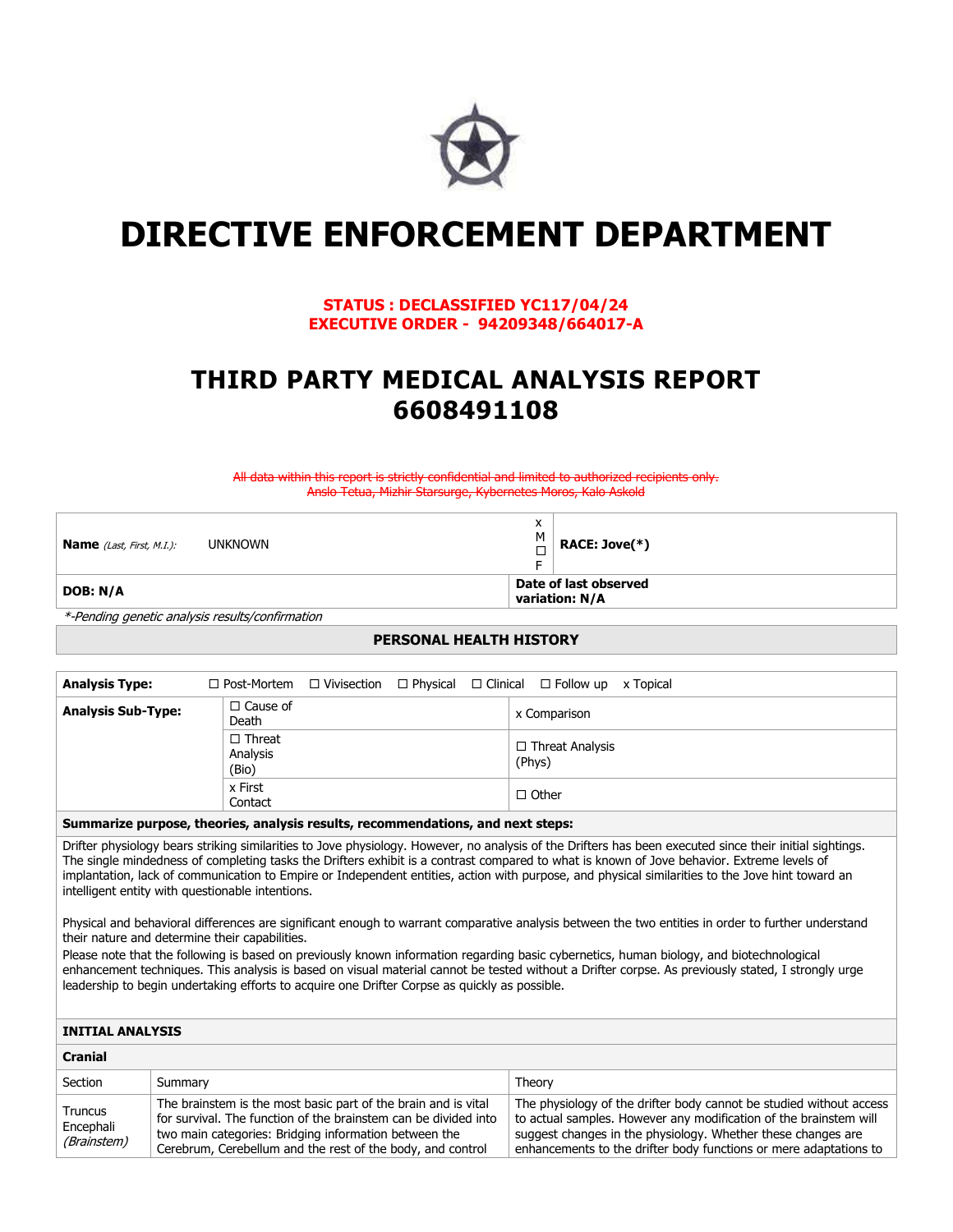|                              | and regulation of vital body functions such as respiratory and<br>cardiac control.                                                                                                                                                                                                                                                                                                                      | cope with disease is still unknown.                                                                                                                                                                                                                                                                                                                                                                                                                                                                                                        |  |  |  |
|------------------------------|---------------------------------------------------------------------------------------------------------------------------------------------------------------------------------------------------------------------------------------------------------------------------------------------------------------------------------------------------------------------------------------------------------|--------------------------------------------------------------------------------------------------------------------------------------------------------------------------------------------------------------------------------------------------------------------------------------------------------------------------------------------------------------------------------------------------------------------------------------------------------------------------------------------------------------------------------------------|--|--|--|
|                              | Upon inspecting the back of the neck of a drifter it shows an<br>integration of the exosuit which suggest a modified brainstem<br>however the depth of the cybernetics cannot be assessed.                                                                                                                                                                                                              |                                                                                                                                                                                                                                                                                                                                                                                                                                                                                                                                            |  |  |  |
|                              | The diencephalon houses four distinct components. Two of<br>them are the thalamus and hypothalamus which plays the<br>larger roles.                                                                                                                                                                                                                                                                     | Since the drifters have been shown to operate their ships in similar<br>fashion to capsuleers it is likely that their thalamus contains a<br>certain degree of cybernetics.                                                                                                                                                                                                                                                                                                                                                                |  |  |  |
| Diencephalon<br>(Interbrain) | Thalamus serves as a hub for sensory information and<br>connects the different centers of cerebrum which also makes<br>it one of the main targets for capsuleer implants.<br>The hypothalamus is a regulatory center of many body<br>functions and plays a vital role in maintenance of<br>homeostasis.<br>The deep location of the diencephalon makes it difficult to                                  | Likewise a theory suggests that the sleeper VR implants, which<br>conflict with capsuleer implants as we know them, target the same<br>neurons in thalamus. If the drifters are of sleeper origin there must<br>have been some in-depth tinkering of their thalamus to allow both<br>sets of cybernetics to operate.<br>As with the brainstem the function of hypothalamus and the<br>physiology are closely linked. However it is not possible to assess<br>the nature of these differences.                                              |  |  |  |
| Cerebellum                   | analyze visually.<br>The primary function of the cerebellum is supporting motor<br>control in form of coordination, precision, and accurate timing<br>in body movement. The cerebellum is also needed in several<br>types of motor learning, specifically learning to adjust to<br>changes in sensorimotor relations.<br>Similarly the cerebellum serves as a supporting structure                      | Improvements and/or replacements of cerebellum can lead to<br>enhanced precision movements and coordination both outside and<br>inside the capsule. Considering the excellent combat capability the<br>drifters has shown with their battleships it is likely that they have<br>tinkered with the cerebellum in one way or another to archive a<br>high precision.                                                                                                                                                                         |  |  |  |
|                              | when it comes to ship control through capsules.<br>The cerebellum appears to be either interacted with heavily or<br>completely replaced in the entity.                                                                                                                                                                                                                                                 | It is theoretically possible to make comprehensive changes to the<br>cerebellum without affecting the consciousness and the cerebellum<br>is the target for many capsuleer hardwire implants.                                                                                                                                                                                                                                                                                                                                              |  |  |  |
|                              | The occipital lobe houses the visual center, thus process the<br>visual stimuli from the retina and will correspondingly process<br>the visual feed from ship sensors and cameras for capsuleer.                                                                                                                                                                                                        | Visual processing enhancement is obtainable by less invasive<br>methods of implantation. Furthermore, the implant itself appears to<br>be less an addition, and more a substitution for the lobe as a<br>whole. Enhancement does not require in any stretch total<br>replacement.                                                                                                                                                                                                                                                          |  |  |  |
| Occipital lobe               | Upon inspection it appears that an implant is located directly<br>on top of the cuneus which is the part that receives the<br>sensory input.                                                                                                                                                                                                                                                            | A potential explanation could be that section exists as it does to<br>ease difficulties in translating visual feedback into a mind that is not<br>versed or used to processing visual feedback in certain ways, or in<br>any way we may well know. Additionally, multiple types of visual<br>input may be required for this entity, thus further justifying<br>absolute replacement. While we cannot be certain that this section<br>was fully replaced without a corpse to analyze, we will assume it<br>was for the sake of this report. |  |  |  |
| Parietal lobe                | The parietal lobe process a wide array of sensory stimuli and<br>information as well as mental imagery. The sensory cortex<br>receives and processes stimuli from the entire body. For<br>capsuleers it is the center used to process most input from<br>their ship.<br>The parietal lobe also contains centers for visuospatial<br>perception, numbers and calculation and manipulation of<br>objects. | While there are no visual cues to implantation of the parietal lobe it<br>is still likely that it contains modification in one form or another.<br>First of all the basic capsuleer implants do also target this lobe and<br>secondly it is a common lobe to target for attribute and function<br>enhancing implants.                                                                                                                                                                                                                      |  |  |  |
|                              | The images of drifters show no signs of implantation in the<br>parietal lobe.                                                                                                                                                                                                                                                                                                                           |                                                                                                                                                                                                                                                                                                                                                                                                                                                                                                                                            |  |  |  |
|                              | The temporal lobe houses centers that are vital for memory,<br>audio and verbal communication. The hippocampus and<br>amygdala are both some of the prime structures for<br>processing both mid and long term memories as well as lesser<br>functions such as spatial navigation and emotional regulation<br>of memories.                                                                               | The main reason for cybernetics in the temporal lobe is<br>improvements or interfering with memories as there is rarely a<br>need to improve the areas related to audio. However there are<br>cases where implants in the speech centers have been used to<br>improve an individual's skill to decrypt messages and codes.                                                                                                                                                                                                                 |  |  |  |
| Temporal lobe                | The auditory aspect of the temporal lobe contains the primary<br>auditory cortex, for processing auditory inputs, and the<br>speech centers, for verbal understanding and expression.<br>The implant located at the temple of the drifter could reach<br>neurons in both the temporal lobe and frontal lobe, but it is                                                                                  | It is uncertain if the memory implantation has been used to<br>improve or interfere with the memory of the drifter but both<br>situations have potential explanations. An improvement to their<br>memory will serve as an augmentation to the role(s) they perform,<br>both combat and noncombat. As seen among capsuleers memory is<br>a vital attribute. Interference with memories is one access port to<br>controlling another's mind which is also seen among Sansha slaves.                                                          |  |  |  |
|                              | not possible to assess which part is the primary target.                                                                                                                                                                                                                                                                                                                                                | If this is the case for the drifters it could mean that they are                                                                                                                                                                                                                                                                                                                                                                                                                                                                           |  |  |  |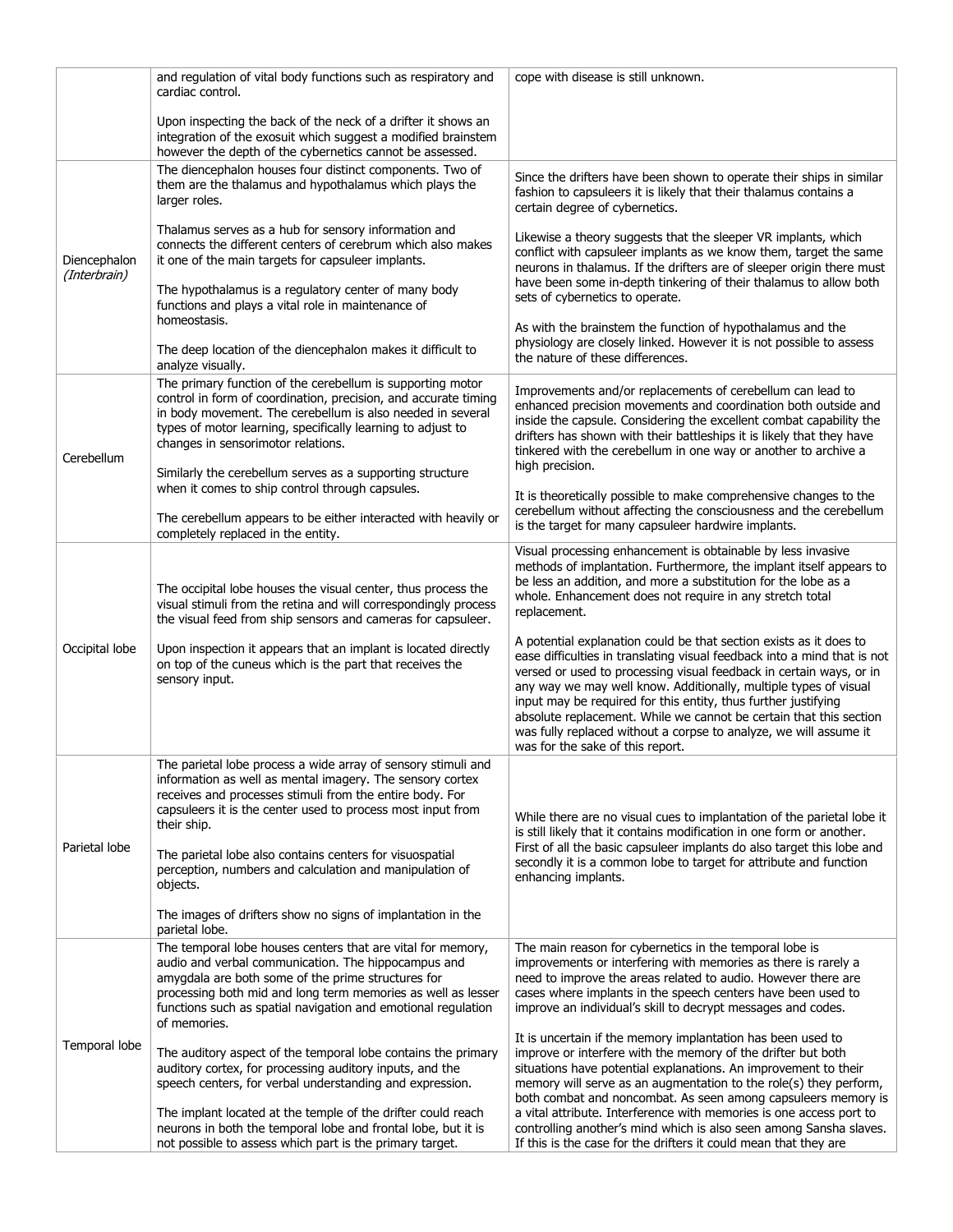|                       |                                                                                                                                                                                                                                                                                                                                                                                                                                                                    | servants for another entity.                                                                                                                                                                                                                                                                                                                                                                                                                                                                                                                                                                                                                                                                                                                                                                                                                                                                                                                                                                                                                                                                                                                                                                                                                                                                                                                                                                                                                                                                                                                                                                                                                                                                                                                                                                                                                                                                                                                                                                                                                                                                                                                                                                                                                                                                                                                                                                |
|-----------------------|--------------------------------------------------------------------------------------------------------------------------------------------------------------------------------------------------------------------------------------------------------------------------------------------------------------------------------------------------------------------------------------------------------------------------------------------------------------------|---------------------------------------------------------------------------------------------------------------------------------------------------------------------------------------------------------------------------------------------------------------------------------------------------------------------------------------------------------------------------------------------------------------------------------------------------------------------------------------------------------------------------------------------------------------------------------------------------------------------------------------------------------------------------------------------------------------------------------------------------------------------------------------------------------------------------------------------------------------------------------------------------------------------------------------------------------------------------------------------------------------------------------------------------------------------------------------------------------------------------------------------------------------------------------------------------------------------------------------------------------------------------------------------------------------------------------------------------------------------------------------------------------------------------------------------------------------------------------------------------------------------------------------------------------------------------------------------------------------------------------------------------------------------------------------------------------------------------------------------------------------------------------------------------------------------------------------------------------------------------------------------------------------------------------------------------------------------------------------------------------------------------------------------------------------------------------------------------------------------------------------------------------------------------------------------------------------------------------------------------------------------------------------------------------------------------------------------------------------------------------------------|
| Frontal lobe          | The frontal lobe is home to the executive functions, also<br>known as cognitive control, such as reward, attention, short-<br>term memory tasks, planning and motivation. It is thereby the<br>center of decision making, logic and personality. In addition it<br>contains the motor cortex which is responsible for planning<br>and executing movements.<br>As mentioned earlier the implant located at the temple could<br>potentially target the frontal lobe. | Implantation towards the frontal lobe could indicate a processing<br>system to spur motivation and both tactical and logical planning for<br>any situation. The interference with the motivational and cognitive<br>system could furthermore support the theory that they are being<br>controlled. It is possible that the temple implant targets both the<br>temporal lobe and frontal lobe to obtain a tight grip on the mind of<br>the drifter entity. This would also explain the single mindedness<br>these entities approach their tasks.<br>As with the temporal lobe the frontal lobe implantation may also<br>serve as an attribute enhancing mechanism as it can improve the<br>logical thinking, planning and accelerate decision making.                                                                                                                                                                                                                                                                                                                                                                                                                                                                                                                                                                                                                                                                                                                                                                                                                                                                                                                                                                                                                                                                                                                                                                                                                                                                                                                                                                                                                                                                                                                                                                                                                                        |
| Overall<br>structure  | While the cybernetics in the individual lobes can play many<br>roles, it is still crucial to see them as a connected system. It is<br>no doubt that the drifters have been carefully engineered and<br>optimized which makes this study particularly interesting.                                                                                                                                                                                                  | The implants may suggest that the drifter is under some form of<br>infomorph control:<br><b>Self/Consciousness</b><br>To control what is perceived as the self is crucial for any<br>functioning sentient being, thus making the frontal lobe a vital lobe.<br>Lose that, you lose control. If an external consciousness or<br>infomorph were to inhabit this entity's body, it would require<br>absolute control over what may be perceived as self while the<br>infomorph inhabits this empty body. Residual consciousness hidden<br>within the neurotissue of the entity could very well jeopardize any<br>inhabiting foreign infomorph.<br><b>Memory</b><br>As above, control must be maintained against any residual<br>infomorph left within the neurotissue. Memory control and filtering<br>would be key in further solidifying a foreign infomorphs place within<br>the mind of the entity, ensuring its safety against emerging left<br>over consciousness.<br><b>Visuospatial</b><br>The entity is inferred to control the newly discovered 'Drifter<br>Battleships.' In addition, speculation has risen towards the origin of<br>these entity's bodies. Specifically, whether they are Sleeper in<br>origin. This raises concerns. First, current understanding of Sleeper<br>implant technology indicates that it is NOT compatible with pod<br>pilot/ship controlling implant technology in any way. They cannot<br>exist together. IF these bodies were Sleeper in origin, why would<br>an entity existing in a virtual construct being inhabited now by a<br>foreign infomorph require enhanced visuospatial abilities? I believe<br>these, like other implants within the entity's cranium, are not meant<br>to enhance, but to replace and/or support an otherwise stressful<br>process. Specifically, the ability to translate starship camera drone<br>visual input from data, to biochemical signals a mind can<br>understand.<br><b>Interaction</b><br>A new entity in any situation requires an ability to understand<br>another beings viewpoint and/or consciousness at a basic level. If a<br>foreign infomorph were to inhabit the entity's body, and if said<br>infomorph were Sleeper in origin, it stands to reason that a<br>translation-like process would be required for it to understand and<br>adapt to sentient beings outside of a virtual construct. |
| <b>Spine</b>          |                                                                                                                                                                                                                                                                                                                                                                                                                                                                    |                                                                                                                                                                                                                                                                                                                                                                                                                                                                                                                                                                                                                                                                                                                                                                                                                                                                                                                                                                                                                                                                                                                                                                                                                                                                                                                                                                                                                                                                                                                                                                                                                                                                                                                                                                                                                                                                                                                                                                                                                                                                                                                                                                                                                                                                                                                                                                                             |
| Section               | Summary                                                                                                                                                                                                                                                                                                                                                                                                                                                            | Theory                                                                                                                                                                                                                                                                                                                                                                                                                                                                                                                                                                                                                                                                                                                                                                                                                                                                                                                                                                                                                                                                                                                                                                                                                                                                                                                                                                                                                                                                                                                                                                                                                                                                                                                                                                                                                                                                                                                                                                                                                                                                                                                                                                                                                                                                                                                                                                                      |
| <b>Thoracic Spine</b> | T2->T5 vertebra are seemingly accessible through the<br>exoskeleton of the Drifter.                                                                                                                                                                                                                                                                                                                                                                                | Noted what appear to be access points on the exosuit of entity<br>similar to plugs in capsuleers. Plugs located along T2 through T5<br>vertebra. Typically, capsuleer/ship control implants are placed<br>directly into the body, as opposed to the suit.                                                                                                                                                                                                                                                                                                                                                                                                                                                                                                                                                                                                                                                                                                                                                                                                                                                                                                                                                                                                                                                                                                                                                                                                                                                                                                                                                                                                                                                                                                                                                                                                                                                                                                                                                                                                                                                                                                                                                                                                                                                                                                                                   |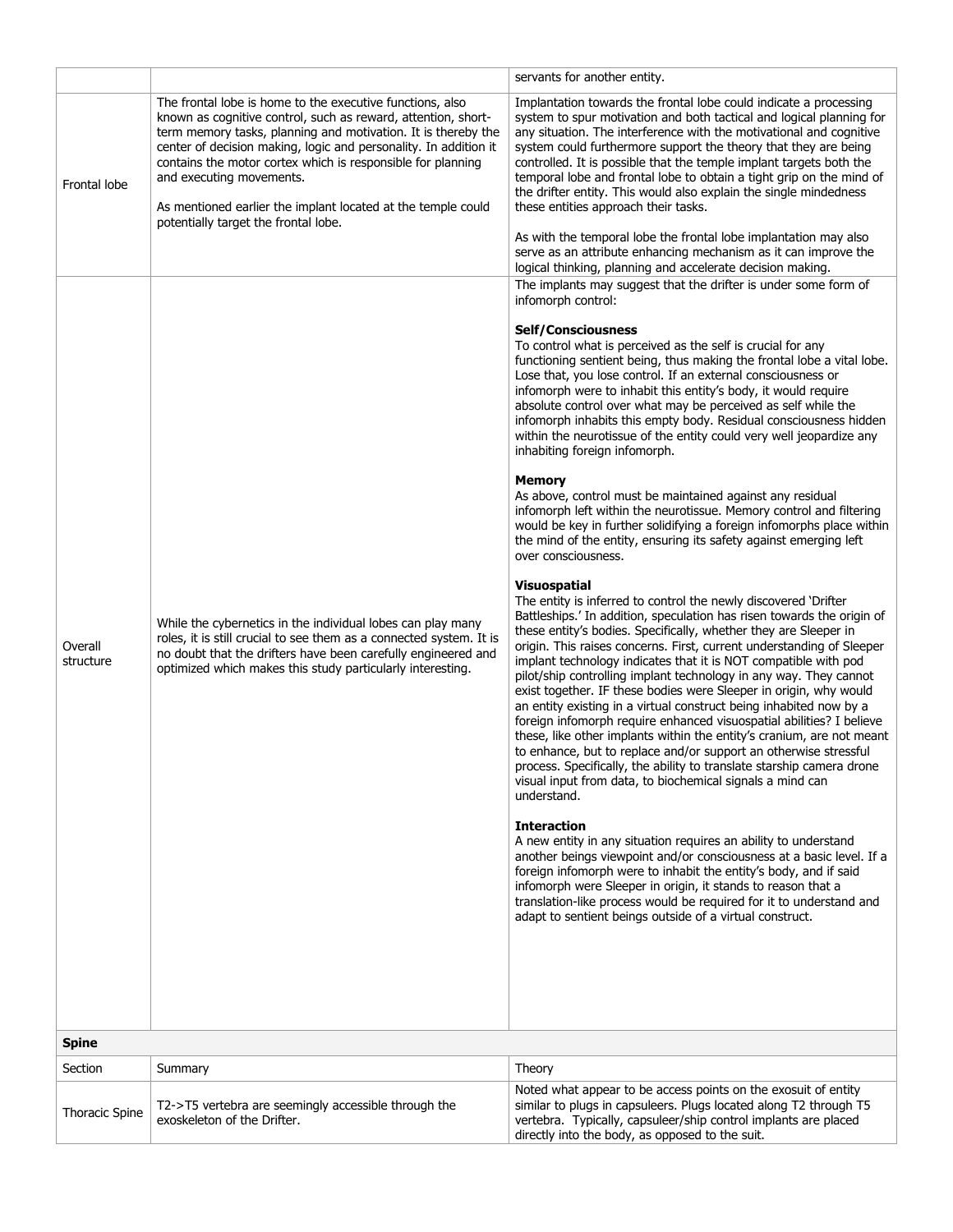#### **Overall Theory**

It is impossible to verify the absolute accuracy of these educated guesses without the body of one of these entities. However, given what we can see of them, combined with the intelligence provided by researchers under the employment of Overload Everything, I theorize the following:

The entities known as the Drifters are not an original or unique/new being. While many have drawn a similarity between them and the Jove, there are too many physiological differences to justify this correlation. However, when we introduce the original Sleeper race into the mix, and compare physiology from there, we get somewhere that may likely be closer to the truth. Should the Sleeper infomorphs require new bodies for whatever their purpose may be, it stands to reason that they would utilize the bodies immediately available to them in Anoikis (within the Enclaves). In order to fully control these bodies for their purposes, key sections of the brain are replaced to ease visual and sensory feedback translation into an infomorph not used to physical stimulus.

Furthermore, if the infomorphs obtained these bodies from the Sleeper stasis chambers within Anoikis, major implantation and replacement would be required in order for the pilots to control their vessels in a way that capsuleers do, without removing the implants that make them what they are and allow them to act as a vessel for the foreign infomorph. The exosuit, combined with key implantation for stimulus processing, may allow the entities to both be Sleeper in origin, keep their implants intact, while being controlled by a foreign infomorph and being able to control a vessel in a capsuleer like fashion.

#### **ORGANSIM ANALYSIS REFERENCE QUESTIONS**

|                         | NOTE: QUESTIONS COMPLETED BASED ON INITIAL ANALYSIS AND IN NO WAY REFLECT CONFIRMED FINDINGS                                                                 |                                                         |               |                                    |              |       |        |           |
|-------------------------|--------------------------------------------------------------------------------------------------------------------------------------------------------------|---------------------------------------------------------|---------------|------------------------------------|--------------|-------|--------|-----------|
| General                 | x Reactionary behavior                                                                                                                                       |                                                         |               |                                    |              |       |        |           |
|                         | x Sentient behavior                                                                                                                                          |                                                         |               |                                    |              |       |        |           |
|                         | $\Box$ Exhibits communicatory abilities                                                                                                                      |                                                         |               |                                    |              |       |        |           |
|                         | $\Box$ Passive/docile                                                                                                                                        | x Territorial<br>$\Box$ Predator                        | $\Box$ Social |                                    |              |       |        |           |
| <b>Diet</b>             | Organism observed ingesting nutrition?<br>$\Box$ Yes<br>No<br>$\mathsf{x}$                                                                                   |                                                         |               |                                    |              |       |        |           |
|                         | If yes, elaborate on the nature of its dietary habits:                                                                                                       |                                                         |               |                                    |              |       |        |           |
|                         |                                                                                                                                                              | Please describe diet if not listed in below categories: |               |                                    |              |       |        |           |
|                         | Plant                                                                                                                                                        | $\square$ Yes                                           | $\square$ No  | x N/A                              |              |       |        |           |
|                         | Meat                                                                                                                                                         | $\Box$ Yes                                              | $\square$ No  | x N/A                              |              |       |        |           |
|                         | Photosynthetic                                                                                                                                               | $\Box$ Yes                                              | $\Box$ No     | x N/A                              |              |       |        |           |
|                         | Chemical                                                                                                                                                     | $\Box$ Yes                                              | $\Box$ No     | x N/A                              |              |       |        |           |
| <b>Unknowns</b>         | Were there<br>unexplainable<br>anomalies witnessed<br>during the analysis                                                                                    | $\Box$ Yes                                              | $\Box$ No     | x Second Initial Analysis Required |              |       |        |           |
|                         | If Yes, please elaborate: Whoever requested this form be used for an initial entity analysis without giving me a damn corpse<br>deserves to be shot -A.Tetua |                                                         |               |                                    |              |       |        |           |
| <b>Physical</b>         | Ambulatory capabilities                                                                                                                                      |                                                         |               |                                    |              | x Yes | $\Box$ | <b>No</b> |
| <b>Abilities</b>        |                                                                                                                                                              |                                                         |               |                                    |              |       |        |           |
|                         | Combat capabilities?<br>$\Box$<br>x Yes                                                                                                                      |                                                         |               |                                    |              |       | No     |           |
|                         | New Evolutionary Traits?<br>Yes<br>$\Box$<br>X                                                                                                               |                                                         |               |                                    |              |       | No     |           |
|                         | Tool creation?<br>$\Box$ Yes<br>X                                                                                                                            |                                                         |               |                                    |              |       | No     |           |
|                         | Additional Notes: Whoever requested this form be used for an initial entity analysis without giving me a damn corpse deserves to<br>be shot -A.Tetua         |                                                         |               |                                    |              |       |        |           |
| <b>Mental Abilities</b> | Does the organism exhibit mental abilities?<br>x Yes<br>$\Box$<br>- No                                                                                       |                                                         |               |                                    |              |       |        |           |
|                         | x Sentient<br>$\Box$ Animalistic<br>$\Box$ Limited<br>$\Box$ Other                                                                                           |                                                         |               |                                    |              |       |        |           |
|                         | If sentient:                                                                                                                                                 |                                                         |               |                                    |              |       |        |           |
|                         | Baseliner cognitive levels?                                                                                                                                  |                                                         |               |                                    | X            | Yes   | $\Box$ | No        |
|                         | Capsuleer cognitive levels?                                                                                                                                  |                                                         |               |                                    | $\mathsf{x}$ | Yes   | $\Box$ | No        |
|                         | Higher level cognitive levels?                                                                                                                               |                                                         |               |                                    | X            | Yes   | $\Box$ | No        |